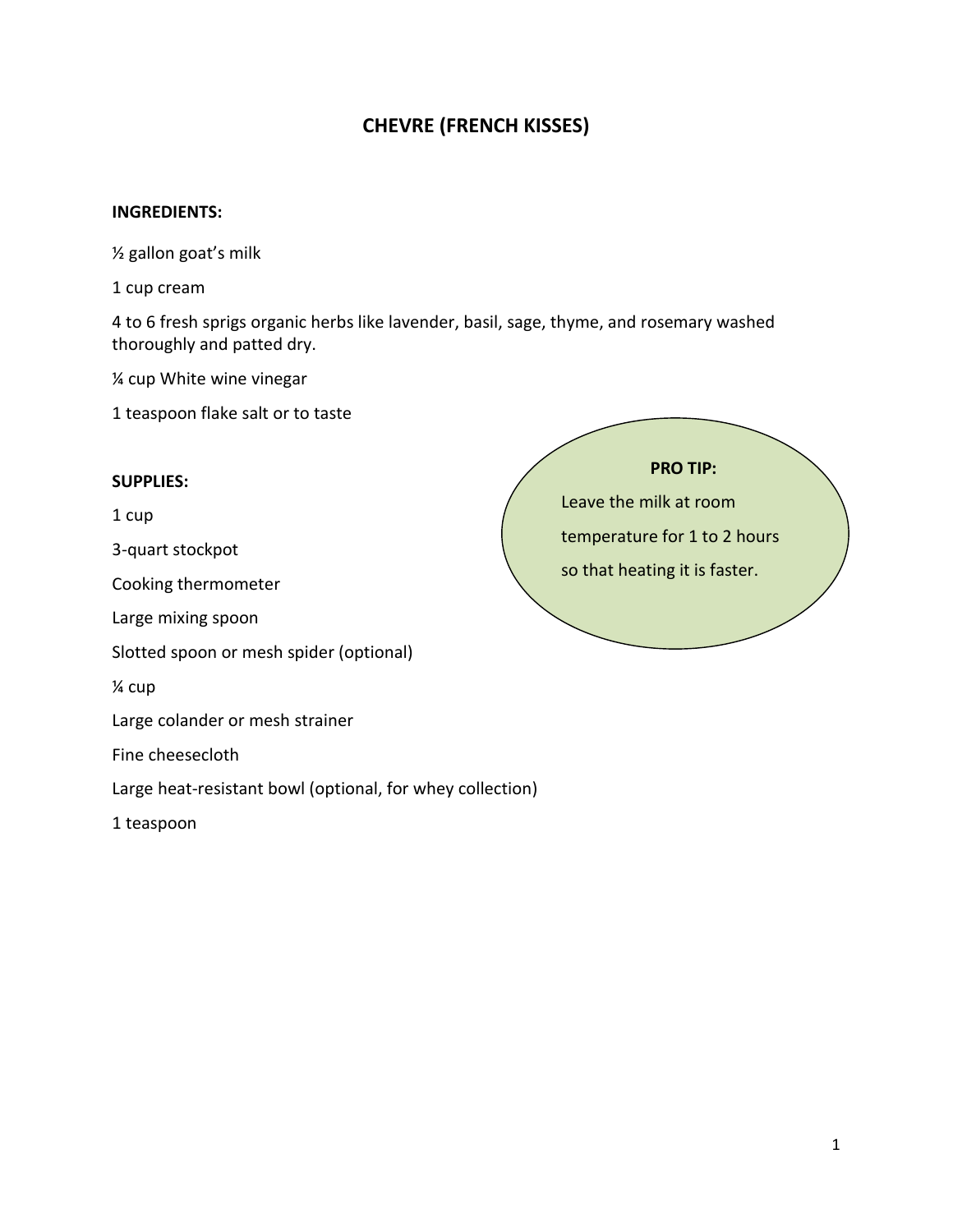

1. Pour the milk and cream into the pot. 2. Add the washed herbs right into the



3. Stay close and monitor the heat, stirring 4. Dip the thermometer in and start every few minutes to prevent a skin from checking the temperature when you forming on the surface of the milk, and to see steam and little foam bubbles check for sticking milk at the bottom of forming. (Note: Do not let the milk the pot. (Reduce heat if you feel any milk boil, or your creamy cheese will sticking.) become firm.)





milk. Then turn the heat to medium.





5. Just before the milk reaches 185°F, 6. When the milk reaches 185°F, add the scoop out the herbs.  $\blacksquare$ just seven quick strokes.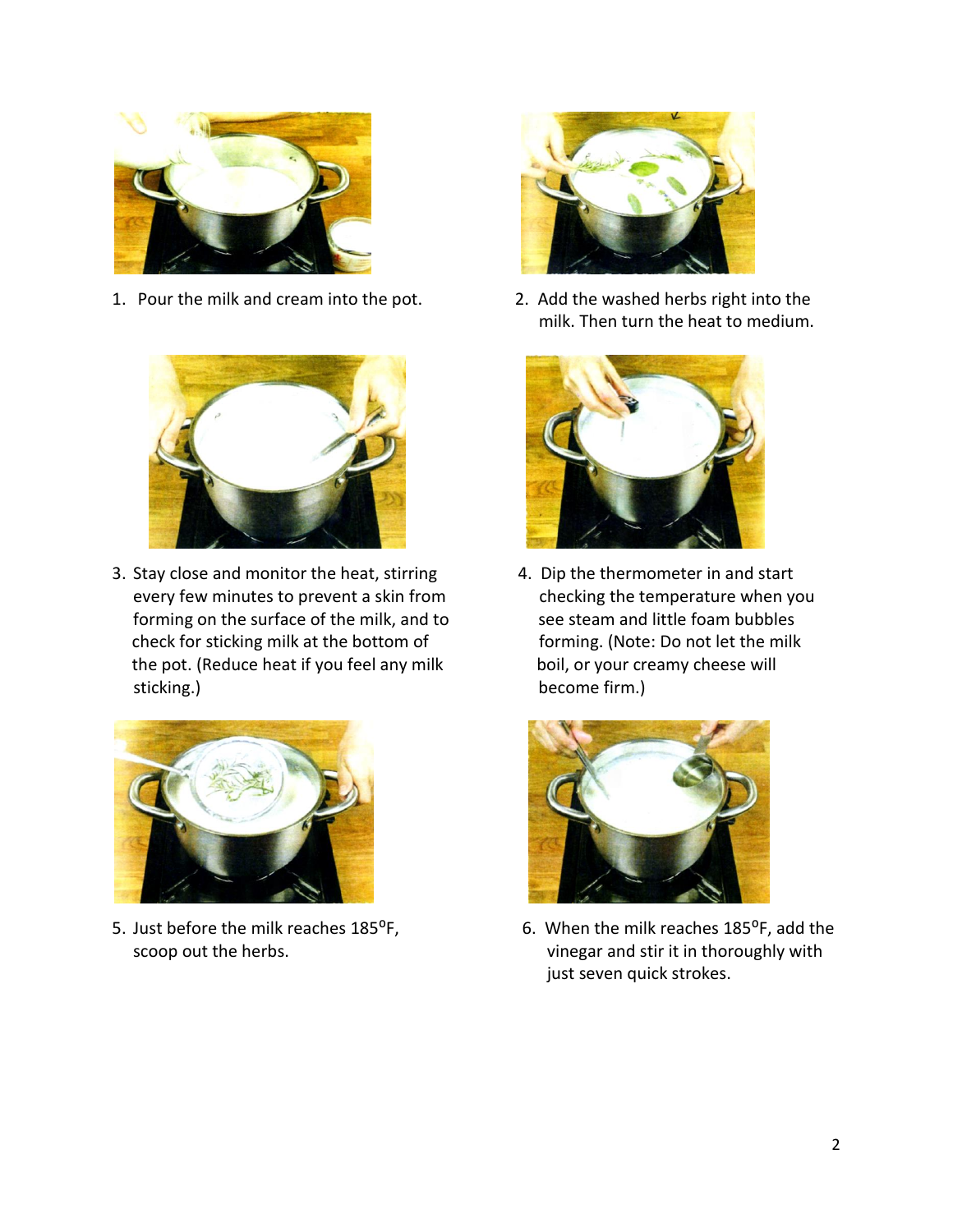

7. Lower the heat to the lowest setting. 8. You should see coagulation after Gently stir the milk every few seconds for 1 minute. If you do not, heat up to 2 minutes; you do not want to break up 2 minutes longer. any newly forming curds, so do not stir vigorously or continuously.



9. Take the pot off the burner and allow the 10. Line the colander with the cheesecloth 10 minutes. you will reserve the whey, or in your







curds and whey to sit undisturbed for and place the colander over a bowl if clean sink if you will not.



11. After 10 minutes, you should see an 12. Pour the curds and whey through the increase in curd formation. The cheesecloth and allow the whey to drain for about 10 minutes or until the curds are the creamy texture of smooth mashed potatoes.